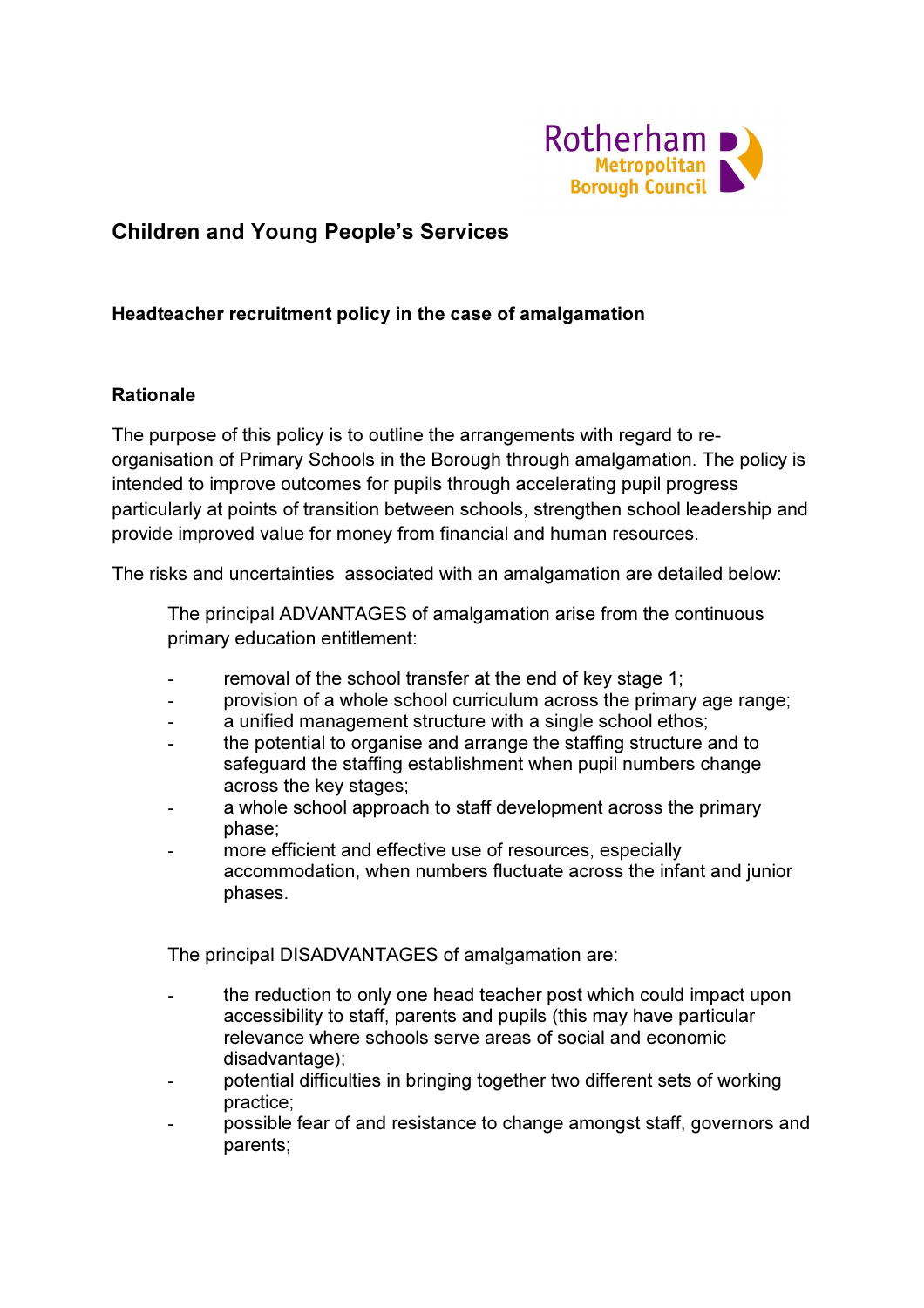in some (but by no means all) cases, a lack of staff expertise in teaching and management across the two key stages.

### Rotherham School Improvement Mission

- ~ All children will make at least good progress
- $\sim$  There will be no underperforming cohorts
- $\sim$  All teachers will deliver at least good learning
- ~ All schools will move to the next level of successful performance

# Arrangements for the appointment of Headteachers in the case of amalgamation

Prior to November 2011 when the practice was first introduced there was a Local Authority presumptive policy that should an existing Headteacher of one of the schools be leaving the post then the other sitting Headteacher would automatically be appointed to the post of primary Headteacher. In some cases this has resulted in the new primary school suffering a decline in pupil outcomes and subsequently OFSTED rating of the school being affected adversely.

Clearly when an Infant and Junior School are amalgamated, the resulting Primary School Headteacher role is a much bigger one than either of the two previous posts.

The new role will involve managing multi key stages and the wider group of staff that this will involve. Budget management and the duties that accompany management of buildings and infrastructure will also clearly increase significantly.

Where separate Infant and Junior Schools are to be amalgamated, as existing Headteachers were appointed to a single phase of primary education eg Infant or Junior Headship there will need to be an open and transparent external recruitment process to enable Governors to ensure that the strongest possible candidate is appointed to the post of Primary School Headteacher.

Current sitting Infant and Junior school Headteachers at the affected schools are encouraged to apply for the new post of primary Headteacher.

This process will ensure that the Recruitment and Selection Panel can assure all stakeholders that, the strongest candidate available has been appointed to lead the new Primary School and, meet the challenges of the wider remit of the new post.

There are certain cases where this policy is not applicable and these cases are outlined below: